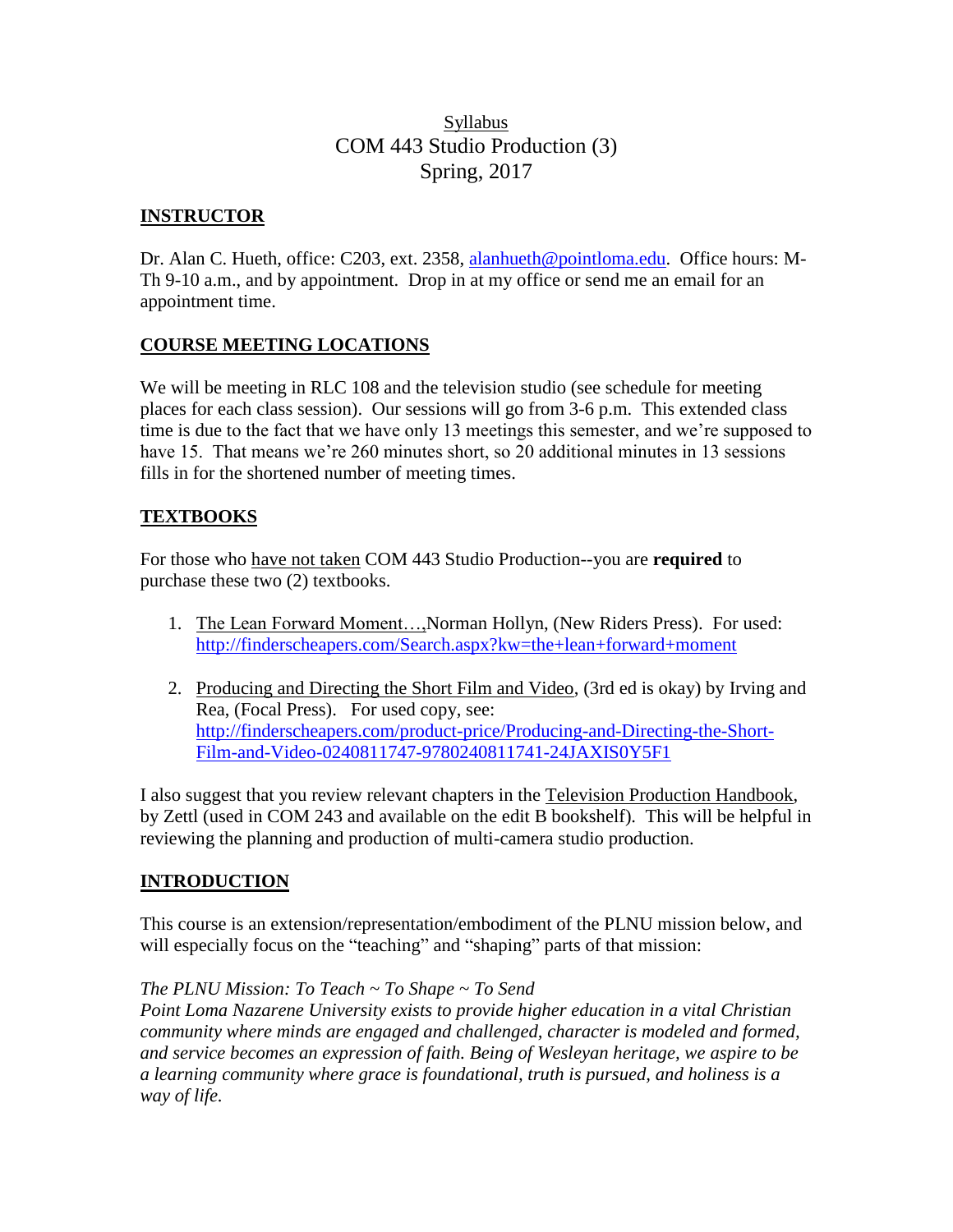# **COURSE DESCRIPTION**

This course is one of two courses (442 and 443) in the media com major designed to create a place for learning and doing your best work in dramatic/comedic narrative through the creation of short films and studio-based projects that are festival worthy and/or outstanding enough to be showcased on your audition reel. It is also a place where younger, less-experienced students can work with (and be mentored by) more experienced students in our program.

This is an advanced course that will focus on the aesthetics and hands-on production techniques for both studio and field production for television and film. The emphases in this course will be on single-camera, film-style field production and editing, and multicamera (live/live-to-tape) studio production. The knowledge and skills developed in this course are transferable to the production of a variety of other film and TV program forms, including: feature-length films, commercials, music videos, corporate videos, sitcoms, and other field and studio-based film and TV production projects.

The field production portion of this course will include the production of a short comedic or dramatic film. This will be a group project (4-5 students—or more/group). The studio production portion of this course will involve the production of two (2) short, one-minute scenes (using the same script) that MUST BE SHOT in the studio using multiple cameras and live/live-to-tape switching (no post production allowed—except for music and sound FX). You will shoot the scenes in two different ways—with each scene conveying a different tone/meaning. The instructor will provide script-scenes for groups who do not want to write their own script. This will also be a group project (4 students/group).

The course will include textbook readings, some classroom lecture, screening and discussion sessions, equipment workshops, and/or exercises that will prepare you to do the work of a producer, DP (camera & lighting), director, technical director, editor, and the other production roles included in producing films and multi-camera live/live-to-tape studio programs. There will be readings and discussions about all aspects of the video/film production process, including the tasks, tools, and techniques for preproduction, production, post-production, marketing, distribution, and exhibition of programming. This course will provide you with a broader and deeper understanding and appreciation for the various roles that each production team member has in this process.

# **COURSE LEARNING OUTCOMES**

As a result of this course, you will…

- 1. Display an understanding and skill in electronic film production, including single camera, film-style production for fictional (narrative);
- 2. Display an understanding and skill in HD multi-camera, live-to-tape studio production. This includes writing, producing, directing, art direction/production design, camera operation, lighting, sound, editing, graphics, promotion, distribution, and/or exhibition.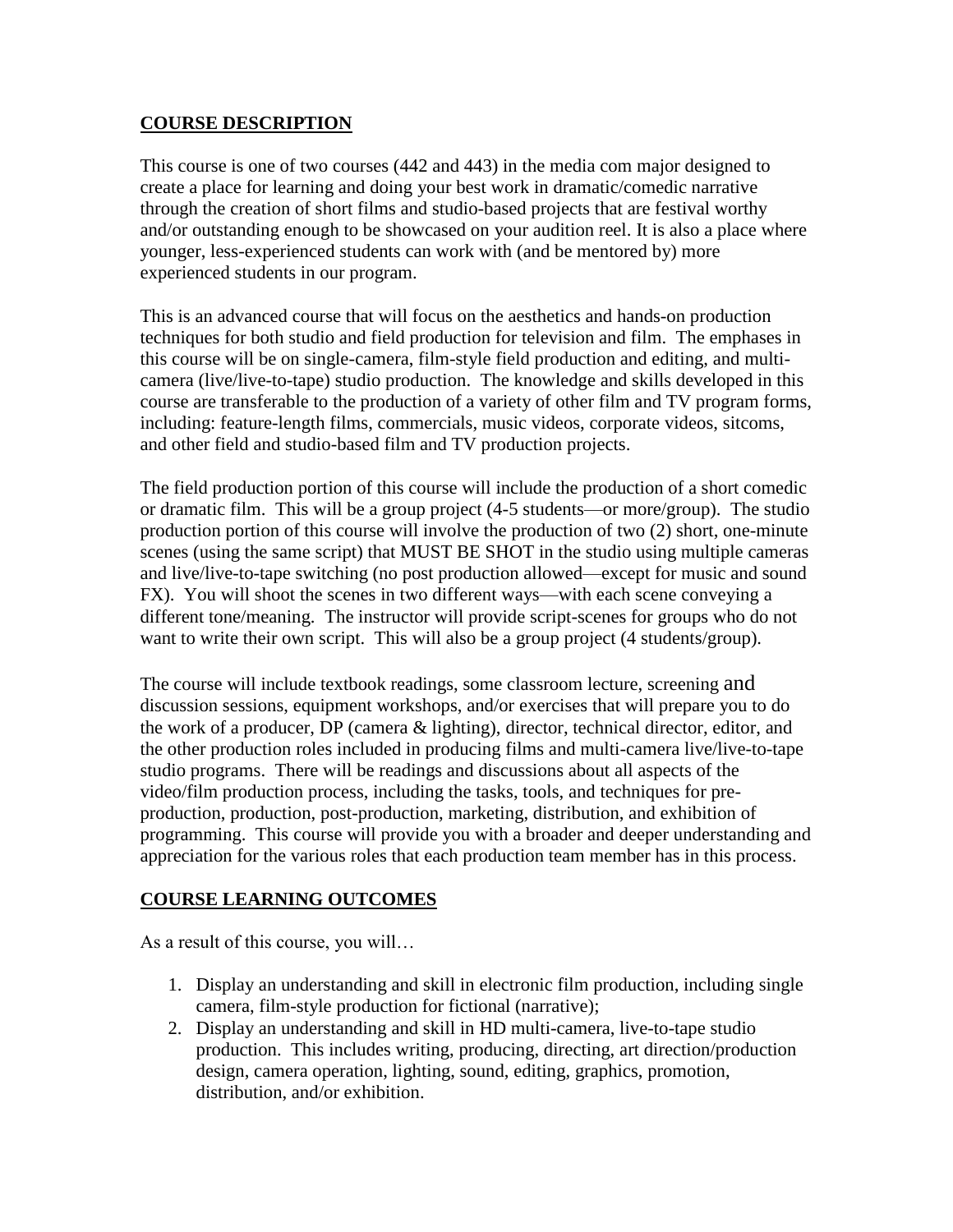You will be expected to perform at an advanced (400 level), as evidenced by your participation in a variety of activities.

# **CLASS FORMAT AND ACTIVITIES**

The format for the in-class meeting sessions will be interactive and diverse--including a variety of activities designed to help you to learn and apply course concepts. These include the following activities:

- Discussion of course concepts on chapter readings in The Lean Forward Moment… and the Producing and Directing… textbooks (for those who have not taken COM 442 Field Production)
- Screening ten (10) episodes of *Bobby Roth's Master Class, A Director Prepares.*  Each episode is approximately 20 minutes and consists of short educational documentaries on a variety of topics that are relevant this course…and others.
- Screening excerpts of feature-length films and award-winning student and professional short films and sit-coms. These include short films from Sundance Film Festival, past BEA Media Festival winners, and selected professionallyproduced short films
- A "get a feel for what it's like to be on a film production set" that will include camera, lighting, and sound field production...AND an editing workshop
- A "Program Pitch" where everyone (individually) presents an idea for a "Group Film Project"
- Production of a small-group project: a "Short Film Project" (7-10 minute film)
- Production of a small-group "Studio Project: One Script-Two Scenes" (two short one-minute scenes based on the same script)
- Project planning sessions
- A final exam with questions drawn from the chapter quizzes and other content to be announced week before final exam.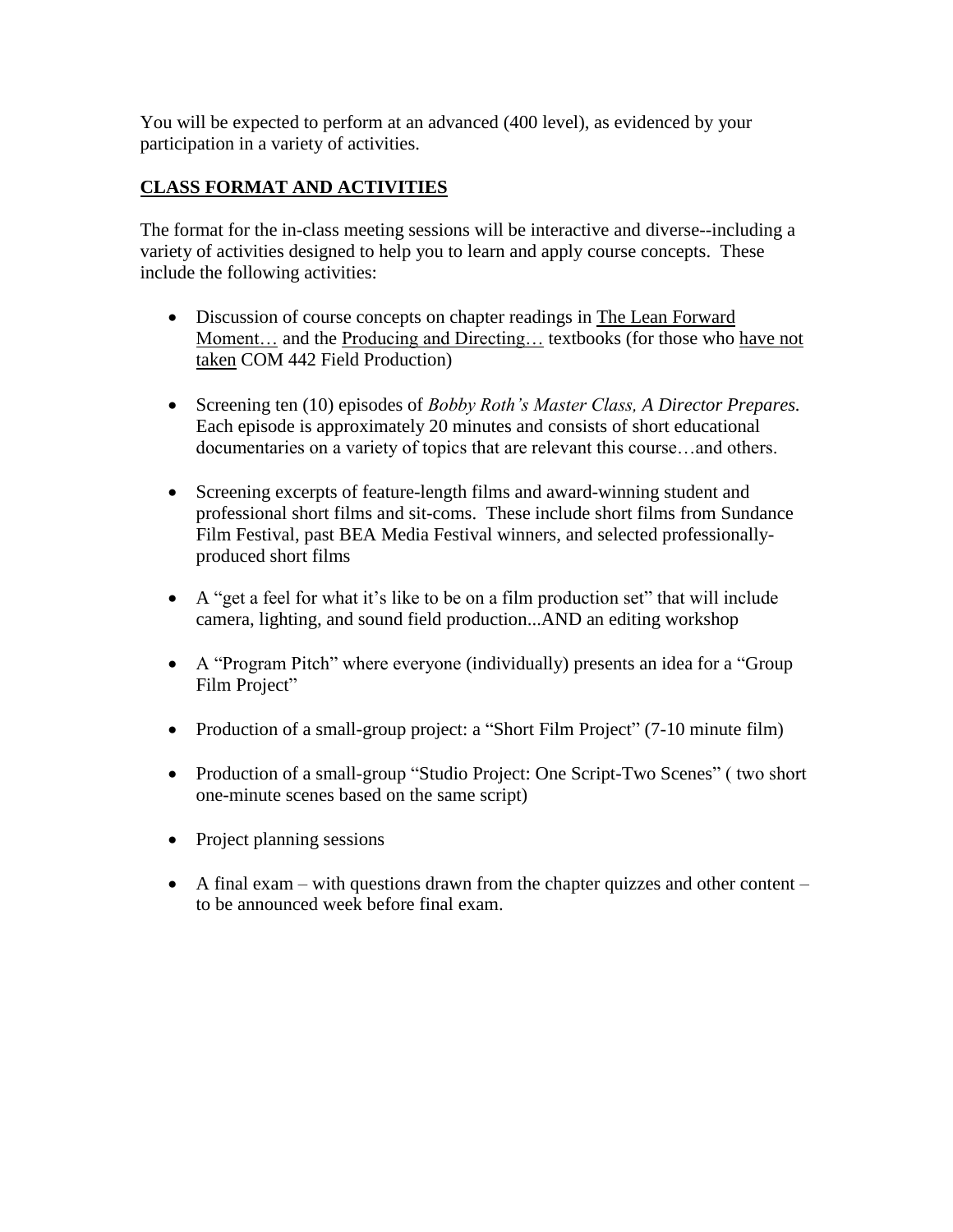# **ASSIGNMENTS**

Below is a description of all assignments in this course:

### **Chapter Quizzes**

You will be quizzed on most of the chapters in the The Lean Forward Moment… and the Producing and Directing the Short Film textbooks. The quizzes are required for all students who have not taken COM 442 Field Production.

Each chapter will include from a few up to ten (10) questions per chapter, and the quiz time frames will vary from five (5) to twenty (20) minutes long – depending on the number of questions in the quiz.

# **Final Exam**

All students who have not taken COM 442 are required to take the final exam. It is a comprehensive test—based on the textbooks and lecture content—and will include select questions from the chapter quizzes. You will have access to all quiz questions up till the final exam,

### **Two Production Workshops**

For those students who have taken COM 442 – and in lieu of not having to take the quizzes and final exam -- must create and present two workshops:

- 1. A workshop on camera, lighting, and sound field production. The context is the group will be recording a short film scene – perhaps using one group member's *One Script-Two Scenes* script for this workshop; and
- 2. A workshop on editing the scene that was recorded in the field in the previous workshop.

The purpose of this is to show the less-experienced students how a film set works when shooting in the field AND some of the aesthetic and technical features of Adobe Premiere editing software (and other software). Students not in the workshop group will be available to serve as a PA or actor in this scene. More information will be provided later.

#### **Short Film Project Pitch**

All students must present a pitch in class for a Short Film Project. The content must be presented in two forms:

- 1. Pitch content info submitted typed, double-spaced, and completed script submitted in conventional screenplay format and presented to the instructor; and
- 2. Pitch content shown in class presentation using a PowerPoint OR Prezi software presentation. Do not include a script on the PowerPoint or Prezi presentation, but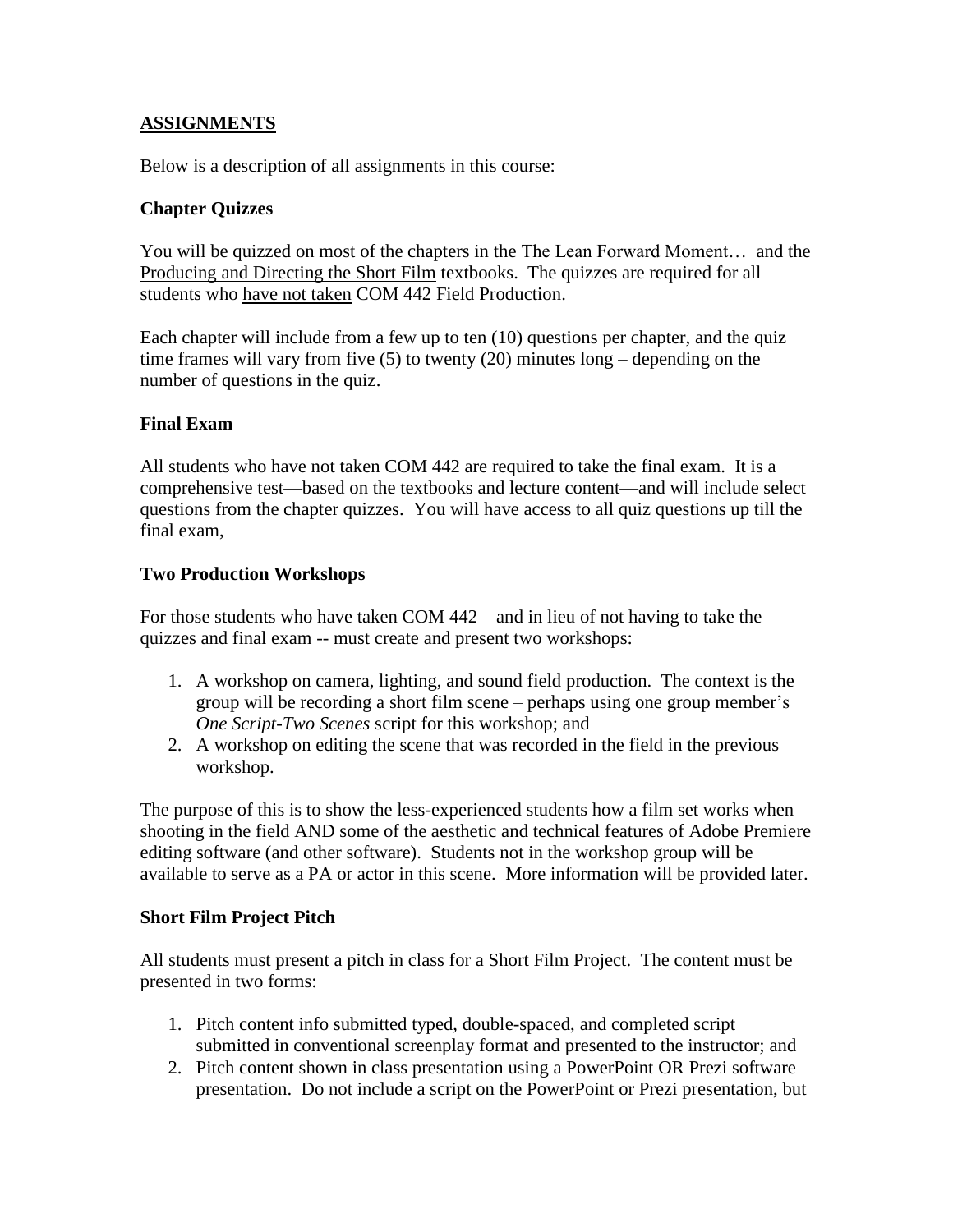you may show your script on the document projector.

Additional guidelines will be provided for the content of this assignment and presentation. You will be given eight (8) minutes to summarize and present your concept. All project ideas will be evaluated and ranked by students, Hueth, and Rick. Three (3) or four (4) pitches will, likely, be greenlighted for development and production in this course this semester.

# **"Studio Project: One Script-Two Scenes"**

Your task for this assignment is to produce two, short, multi-camera, live/live-to-tape and live-switched studio-produced scenes -- using the same script. Each scene will be based on the same script dialogue, but will convey a different tone and meaning. These differences will be based upon differences in the acting interpretation and performance, and/or lighting, shot framing, composition, camera direction, sound, switching (shot selection, rhythm, pace, etc.), staging, or setting. Both scenes will be shot in the studio during class sessions – see the course schedule for specific dates. You may utilize sets used for Point TV projects, or use a naked set, or create a simple and easy setting that would fit the content and tone of the scene. Each production team will have 1.5 hours to set up, shoot, and strike their set. Each team member will serve as writer-producer, director, TD, and/or talent—with the rest of class members assisting in other roles during their studio production. More details on this project will be provided later on Canvas "Assignments."

# **"Short Film Group Project"**

A short film on DVD and a Production Notebook

- A seven  $(7)$  to ten  $(10)$  minute comedy, drama, or experimental film
- A :45 to one-minute film trailer for your film—see example here: *Into Rough Waters, 2012* <https://vimeo.com/63708511> (on DVD)
- Students divide pre-production, production, and post-production roles
- Producer must submit the film on a DVD. The "Production Notebook" for the project must include the following items:
	- 1. A cover page with the film title, length, names and role(s) of each group team member, date of submission
	- 2. A copy of the script
	- 3. All script breakdown documents, timeline, budget, permissions and releases
	- 4. A list of all personnel (and their roles) involved in project
	- 5. A list of at least three (3) prospective film festivals and costs for submissions
	- 6. A "Press Packet," which includes all promotional materials, including: a DVD copy of the film w/poster graphic attached to package, a synopsis of the story,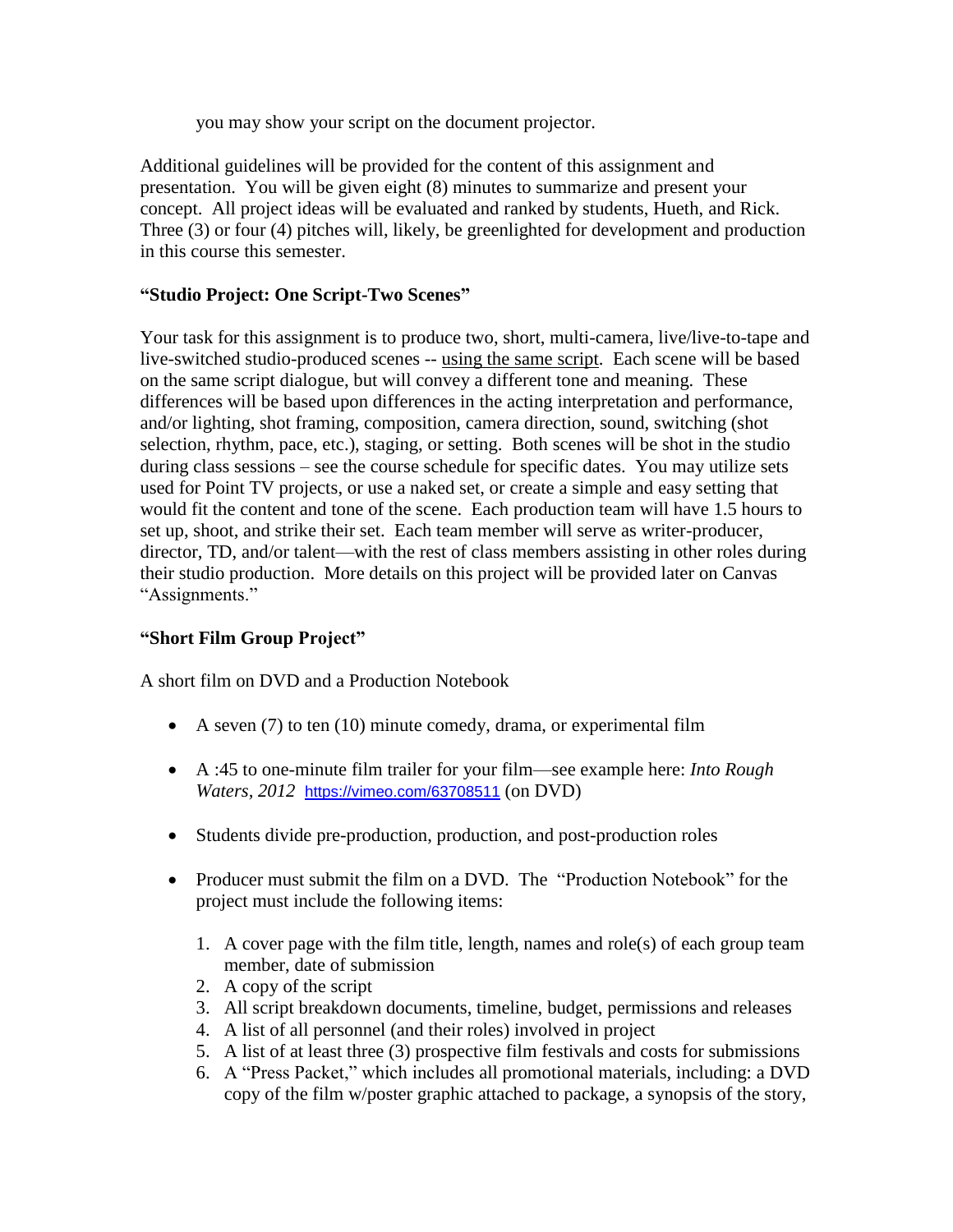your crew list, a miniature film poster (3" by 5"), and a larger film poster (11" by 17") on heavy, glossy paper--as per assignment requirements and examples shown in class.

- The PLNU business office contact for obtaining insurance for your project is Jim Bergherm, ext. 2429, and you are on your own for acquiring shooting permits off campus.
- You have access to up to \$100 reimbursed for project expenses. You must submit original receipts, totaled, and a sheet of paper with your name and student ID number on it, and an address for where to mail the check—included in your production notebook. Also, you must use PLNU mileage reimbursement forms when applying for gas reimbursal: [http://www.pointloma.edu/AccountingFinance/Forms.htm.](http://www.pointloma.edu/AccountingFinance/Forms.htm)
- You also have access to funds for submission fees to student and professional film/TV festivals. Films deemed festival-worthy will be selected and reimbursed for festival fees. However, you must submit an invoice (or other documentation) to be reimbursed.

# **COURSE POLICIES**

### Attendance:

This is an extremely important production course and one that you need to take seriously in your program here at PLNU. It is where you prove your professionalism as a prospective filmmaker/TV producer. Therefore, it is critical that you attend all course sessions, along with all of your out-of-class team project sessions. Film/TV production is a collaborative enterprise that requires organization, focus, and team effort to succeed. This works best when the entire team is present at all class sessions, team project gatherings, etc. Always remember: others are depending on you to be present and to perform well.

Your attendance and participation grade will incur point reductions for absences from class or your project meetings. Normal allowances are made for your own severe illness and/or family deaths, etc. However, if you must be absent from a course session, a note and/or call or visit to the instructor is advised. If you must be late to a project planning or production session, communicating with your fellow student-teammates (well in advance) is advised.

IMPORTANT NOTE: if I get a report from a show producer that someone did not show up for a small-group project or class project shoot, that student will be **immediately deenrolled from the course.**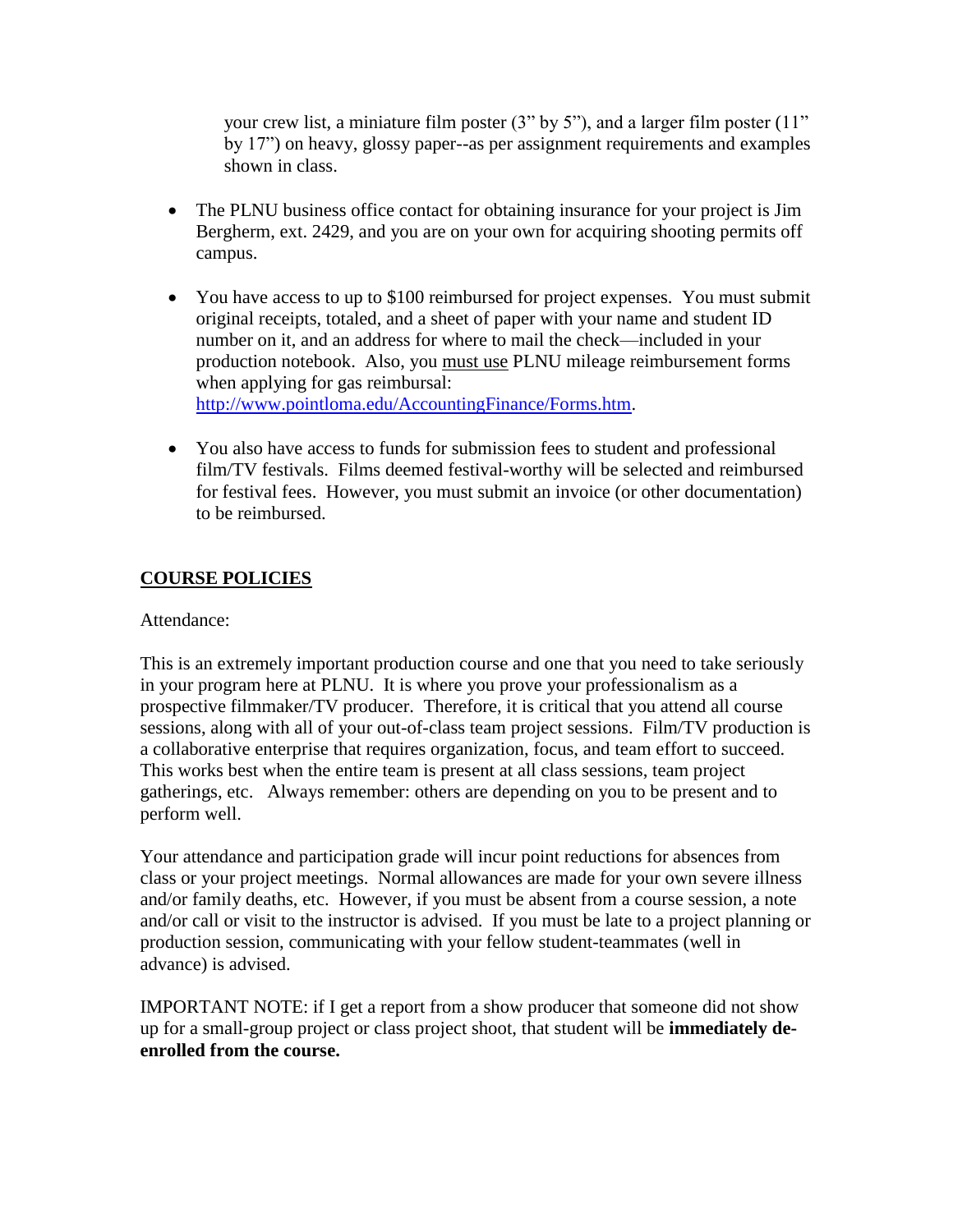**From the Provost:** Regular and punctual attendance at all classes in which a student is registered is considered essential for optimum academic achievement. Therefore, regular attendance and participation in each course are minimal requirements to be met. There are no allowed or excused absences except when absences are necessitated by certain university-sponsored activities and are approved in writing by the Provost.

Whenever the number of accumulated absences in a class, for any cause, exceeds ten percent (10%) of class sessions (this is **equivalent to one and one-half weeks or longer**  in this course), the faculty member has the option of filing a written report to the Vice Provost for Academic Administration which may result in de-enrollment, pending any resolution of the excessive absences between the faculty member and the student. **In the case of this course, that's two missed class sessions.** If more than 20 percent **(that's three missed class sessions in this course)** is reported as missed, the faculty member may initiate the student's de-enrollment from the course without advance notice to the student. If the date of de-enrollment is past the last date to withdraw from a class, the student will be assigned a grade of "F" or "NC." There are no refunds for courses where a de-enrollment was processed.

#### Academic Dishonesty

Students should demonstrate academic honesty by doing original work and by giving appropriate credit to the ideas of others. As stated in the university catalog, "Academic dishonesty is the act of presenting information, ideas, and/or concepts as one's own when in reality they are the results of another person's creativity and effort. Such acts include plagiarism, copying of class assignments, and copying or other fraudulent behavior on examinations. A faculty member who believes a situation involving academic dishonesty has been detected may assign a failing grade for a) that particular assignment or examination, and/or b) the course." See [Academic Policies](http://www.pointloma.edu/experience/academics/catalogs/undergraduate-catalog/point-loma-education/academic-policies) in the undergrad student catalog for more information about this.

#### Academic Accommodations:

While all students are expected to meet the minimum academic standards for completion of this course as established by the instructor, students with disabilities may request academic accommodations. At Point Loma Nazarene University, students must request that academic accommodations by filing documentation with the [Disability Resource](http://www.pointloma.edu/experience/offices/administrative-offices/academic-advising-office/disability-resource-center)  [Center](http://www.pointloma.edu/experience/offices/administrative-offices/academic-advising-office/disability-resource-center) (DRC), located in the Bond Academic Center. Once the student files documentation, the Disability Resource Center will contact the student's instructors and provide written recommendations for reasonable and appropriate accommodations to meet the individual needs of the student. See [Academic Policies](http://www.pointloma.edu/experience/academics/catalogs/undergraduate-catalog/point-loma-education/academic-policies) in the (undergrad/graduate as appropriate) academic catalog.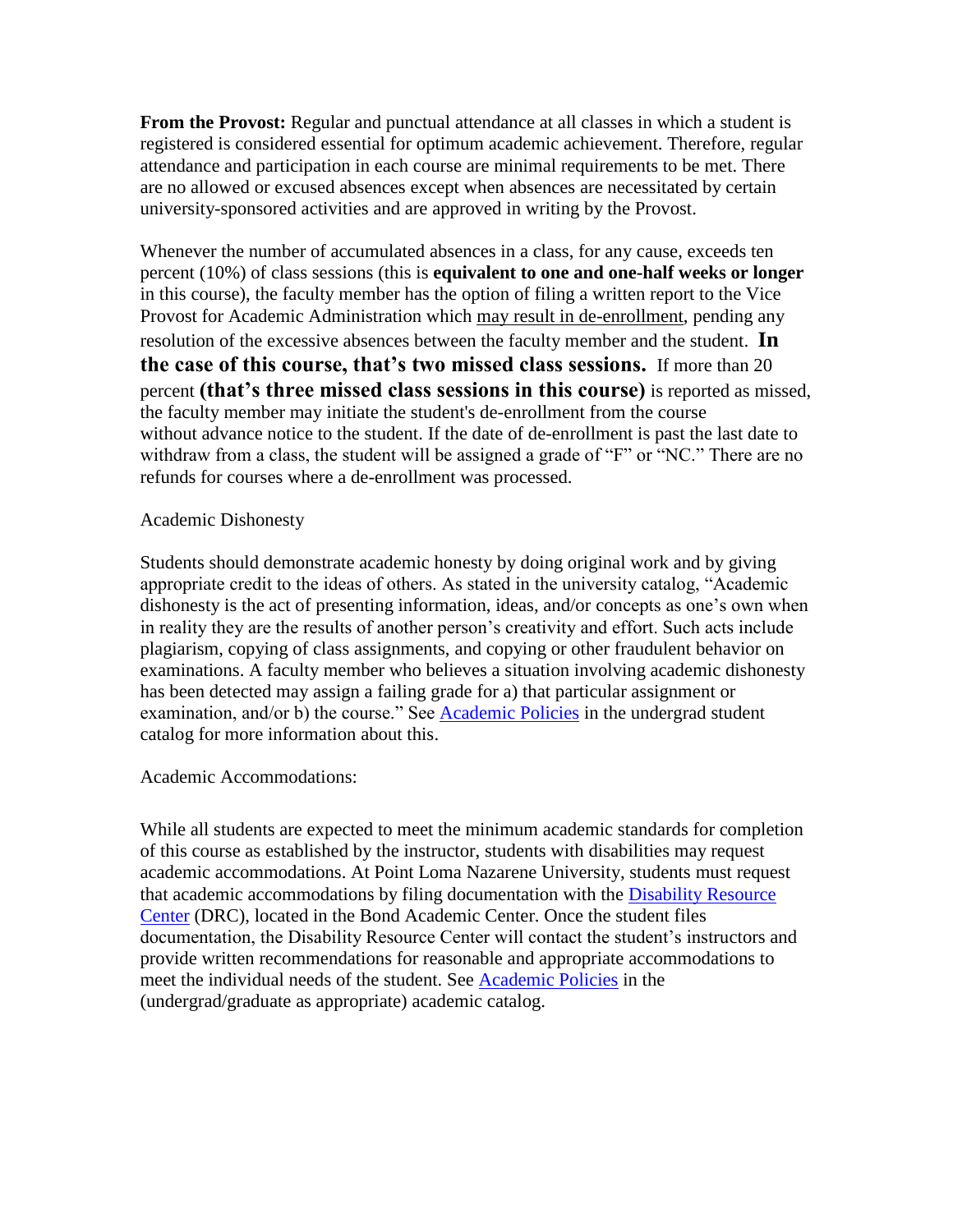### FERPA Policy:

In compliance with federal law, neither PLNU student ID nor social security number should be used in publicly posted grades or returned sets of assignments without student written permission. This class will meet the federal requirements by distributing all grades and papers individually; OR requesting and filing written student permission for distributing group grades; or assigning each student a unique class ID number not identifiable on the alphabetic roster.). Also in compliance with FERPA, you will be the only person given information about your progress in this class unless you have designated others to receive it in the "Information Release" section of the student portal. See [Policy Statements](http://www.pointloma.edu/experience/academics/catalogs/undergraduate-catalog/policy-statements) in the (undergrad/ graduate as appropriate) academic catalog.

### Final Exam Policy:

Successful completion of this class requires taking the final examination **on its scheduled day**. The final examination schedule is posted the Course Schedule.

#### Equipment & Facilities:

Camcorders, microphones, lighting kits, and other equipment are available for check-out at the PLNU studio. Check-out policies and times are provided on the bulletin board by the TV studio. You can check equipment out for only the time period you will be using the equipment, and you must return it promptly to the studio. Unfortunately, we do not have enough equipment for everyone to use simultaneously. Students who do not abide by this policy will be penalized. Penalties will include late fee charges and, in the case of multiple infractions, loss of equipment check-out privileges. Also, the party that checks out the equipment is responsible for its safe return. Damage or theft will incur repair or replacement charges.

Our equipment and facilities are not only academic labs, but are also occasional professional production facilities for on and off-campus constituents. The success and improvement of the academic program in media communication at PLNU is dependent upon the condition, quality, and success of this facility.

Eating and drinking is especially forbidden in the control room, the edit bays, and the studio. You will be required to clean-up, strike, and return all equipment and other items to their proper places after labs and project sessions. Also, please take everything out of the facility that you bring into the facility. If I, other faculty, or department TA's consistently find papers, books, scripts or other items traceable to a student, that student's participation grade will be affected. The studio and edit bays are work areas that need to be kept as neat and clean as possible.

A final thought about equipment: please treat equipment as if it is **your own**, and that you **depend upon it for your own livelihood**, and you have **no money to fix or replace it.**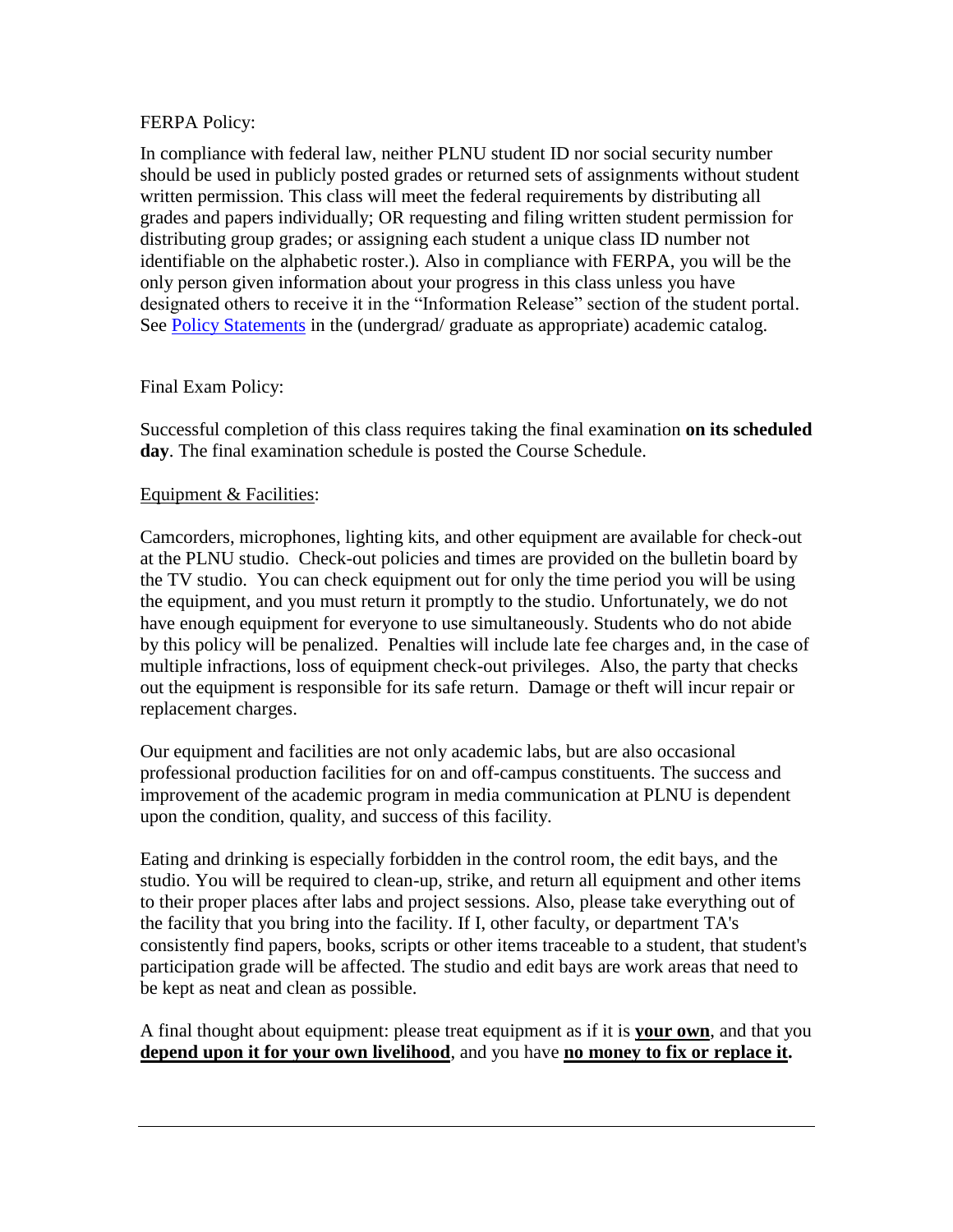# **EVALUATION AND GRADING**

Assignments/projects will be evaluated on the following basis:

Your grade will be based on your performance in your assigned production role(s). The criteria for evaluation will be established by readings, in-class examples and student and instructor screenings, discussions, and analysis and critique of outstanding student and professional TV/film work.

How well your work meets the grading criteria provided for each project, and how your work compares to peer's (present and past) in this course over the past 30+ years. Your work will be evaluated based on the following criteria:

# **D or F grade:**

- Project does not meet the assignment's guidelines
- Production values are unacceptable for college-level work. There are obvious technical errors, such as poor audio and shaky camera shots, poor editing, lighting, staging, directing, and/or white balancing of cameras
- Problems with participation in the project (i.e. late/left early, poor attitude, etc.)

# **C grade:**

- No participation problems
- A few technical problems, based on principles and techniques taught in class
- Production values and conventions are average and acceptable for college-level production
- Program is moderately engaging and entertaining

# **B grade:**

- Criteria for C-level work are met
- Some display of creative/unique camera, sound, directing, graphic, and/or editing techniques
- Maximum of two  $(2)$  to no  $(0)$  technical problems evident in your work
- Program is engaging, above-average quality, and communicates with some flair and creativity

# **A grade:**

- Criteria for B-level work are met
- Several displays of creative/unique camera, sound, directing, editing, and/or graphic techniques
- No (0) obvious technical errors
- All production techniques effectively tied to the theme and stylistic approach
- Program is truly outstanding, engaging, entertaining, and communicates with substantial flair and creativity for undergraduate, college-level production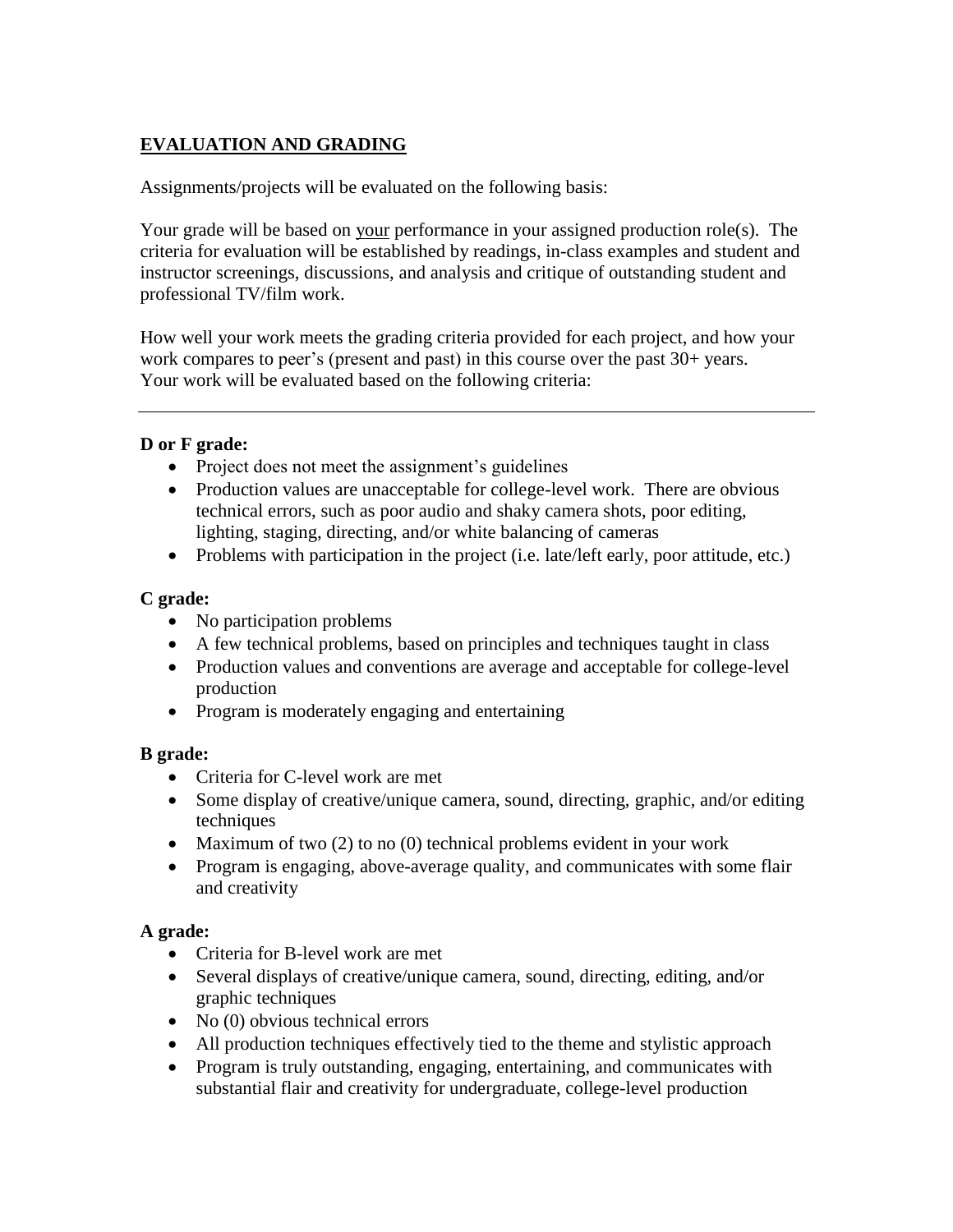Assignments and Points (for those who **have not taken** 442):

| <b>Chapters Quizzes</b>                        | 250  |  |
|------------------------------------------------|------|--|
| <b>Project Pitch Presentation</b>              | 100  |  |
| Group Studio Project: One Script-Two Scenes    | 150  |  |
| Short Film Group Project & Production Notebook | 250  |  |
| Final Exam                                     | 150  |  |
| Attendance & Participation                     | 100  |  |
| Total points:                                  | 1000 |  |

Your final course grade will be based on the following point scale:

 $920-1000 = A$  $900-919 = A$  $880-899 = B+$ Etc.

### Assignments and Points (for those who **have taken** 442**)**:

| Project Pitch & Proposal                       | 100 |
|------------------------------------------------|-----|
| Production Workshop                            | 100 |
| Group Studio Project: One Script-Two Scenes    | 150 |
| Short Film Group Project & Production Notebook | 250 |
| Attendance & Participation                     | 100 |
|                                                |     |

Total points: 700

Your final course grade will be based on the following point scale:

 $645-700 = A$  $630-644 = A 616-629 = B+$  $574-615 = B$  $559-573 = B$  $545-558 = C+$  $504-544 = C$  $489-503 = C$ Etc.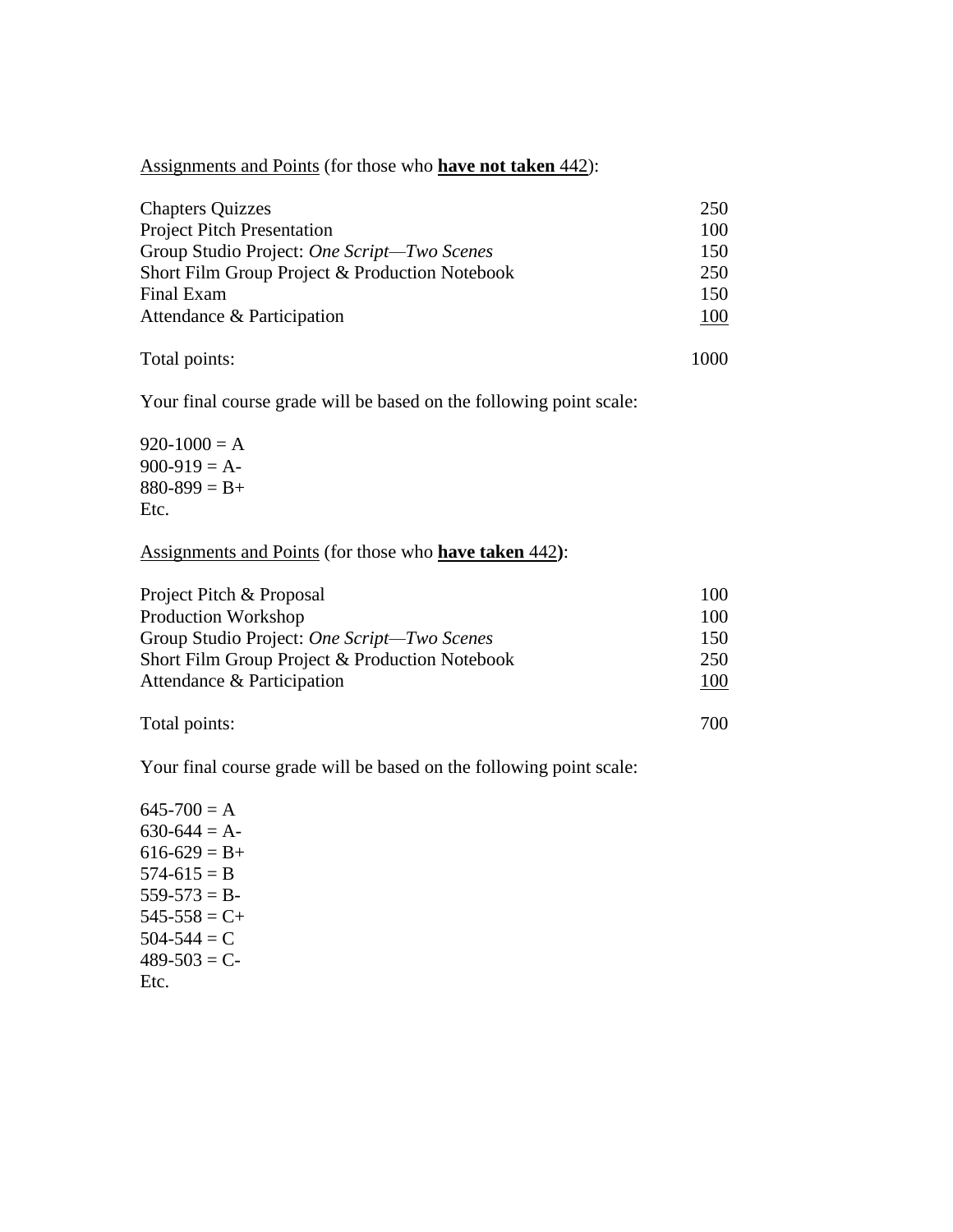#### Extra Credit Opportunity For All!

You can earn up to five (5) points for each "Master Class Episode-Notes" submitted - based on the *Bobby Roth Master Class: A Director Prepares* videos that will be screened in class. Your notes must include ten (10) or more content points. You can get up to five (5) points extra credit per episode – which equals 50 points total possible this semester. You must submit these legibly handwritten on paper with your name, episode number noted, and the date of the submission. You will turn these in at the end of each class session that the episode is shown.

#### Copyright Release:

The PLNU Department of Communication and Theatre owns the copyright to all student video and film projects made at the school using school equipment in regular production courses and independent or practicum courses. The department has the right to make copies of student video and film projects, and display them on the following places: *Point TV* (the campus closed-circuit cable channel); on various campus TV and film screens; on the department website and Vimeo site; on a DVD for university/department promotional purposes; at conferences and conventions for educational and program promotion purposes. The student cannot sell the project, produce it as a contract project and be paid for production, put it on the Internet, or distribute it in any way without university permission. Only PLNU, as the owner of the copyright, can do these things. The department will work with students to find the widest audience possible for their projects, and will provide assistance (guidance and funds, as available) for submitting their work to student and professional video and film festivals.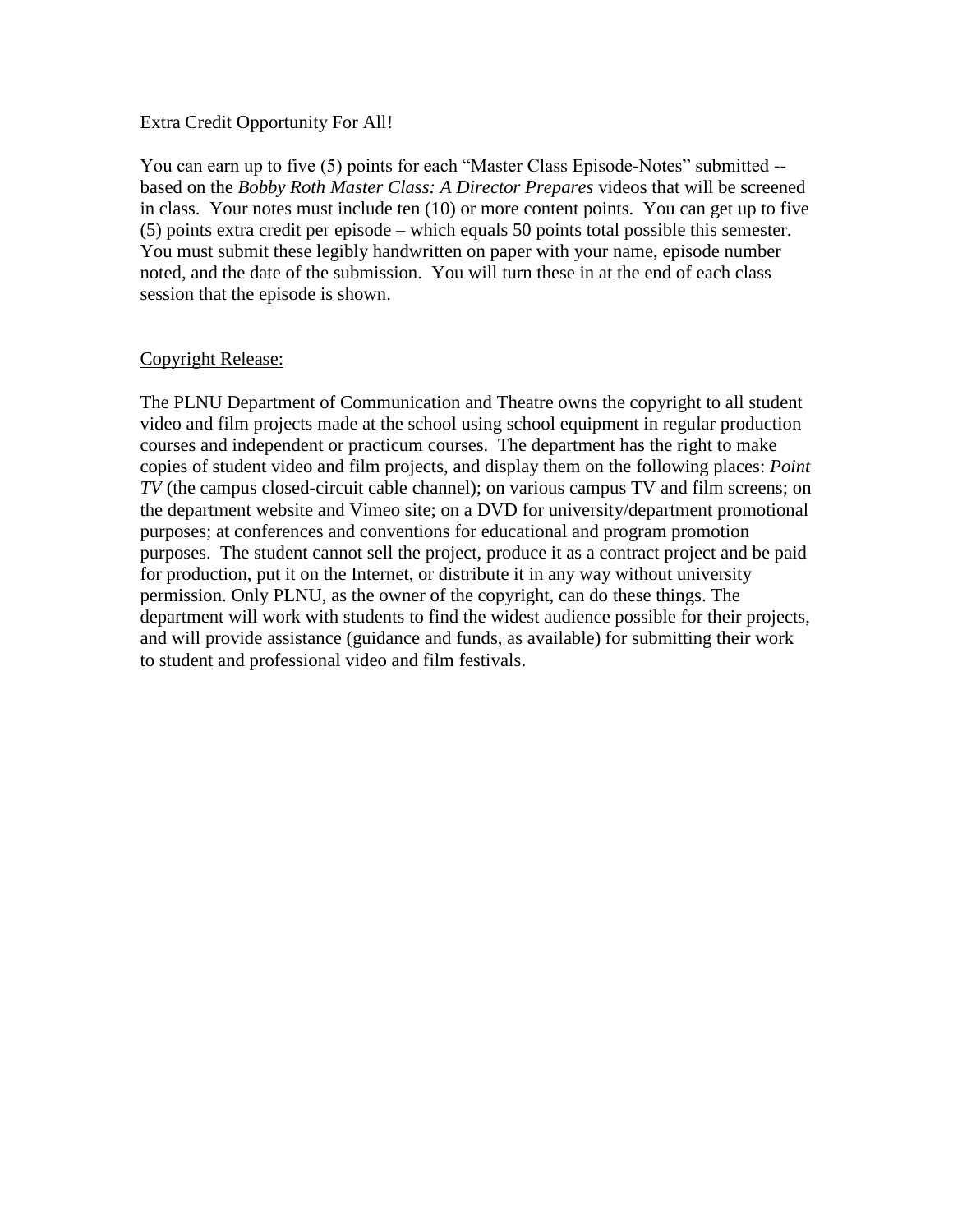# COM 443 SCHEDULE

(schedule is subject to change)

#### **WEEK 1: 1/10/17** READING: NONE ASSIGNED *A.* Screen *The Godfather*

### **WEEK 2: 1/17/17**--**NO CLASS (M.L.K. JR. DAY)**

#### **WEEK 3: 1/23/17--**READING: *Producing…Ch. 1-3, and Lean Forward…1-3*

- A. CHAPTERS QUIZ
- B. Intro to Canvas syllabus
- C. Screen *Bobby Roth's Master Class, A Director Prepares--Episode 1: Preparation and Imagination* and *Episode 2: How to Read a Script*
- D. Screen & critique/analyze short films
- E. Discuss Project Pitch Assignment

**WEEK 4: 1/30/17--**READING: *Producing…Ch's 4-6; Lean Forward Ch's 11 & 12* 

- A. CHAPTERS QUIZ
- B. Project Pitch Presentations
- C. Chapters Discussion OR screen short films—based on need and as time allows

#### **WEEK 5: 2/6/17** --READING: *Producing…Ch's 7, 14; Lean Forward… Ch. 5*

- A. CHAPTERS QUIZ
- B. Screen *Bobby Roth's Master Class, A Director Prepares Episode 3: Designing Shots* and *Episode 4: Casting*
- C. Exercise: Directing and Shot Planning --The Solazzo Killing Scene in *The Godfather* (see: [https://www.youtube.com/watch?v=8YTViNE9B\\_g\)](https://www.youtube.com/watch?v=8YTViNE9B_g)
- D. Screen, critique, analyze short films: directing techniques

#### **WEEK 6: 2/13/17 --**READING: *Producing…Ch's 8, 11, 13; Lean Forward…Ch's 4 & 6*

- A. CHAPTERS QUIZ
- B. Screen *Bobby Roth's Master Class, A Director Prepares--Episode 5: Time* and *Episode 6: Collaboration*
- C. Discussion: camera, art, set procedures, production design & cinematography
- D. Film screening, analysis, and discussion: production design & cinematography See Sundance Shorts @:<http://www2.sundance.org/anotheryou/> (*Dropping In*)
- E. Intro and discuss *One Script—Two Scenes* Production Project assignment
- F. Intro and disuss: Production Workshop: Camera, Lighting, and Sound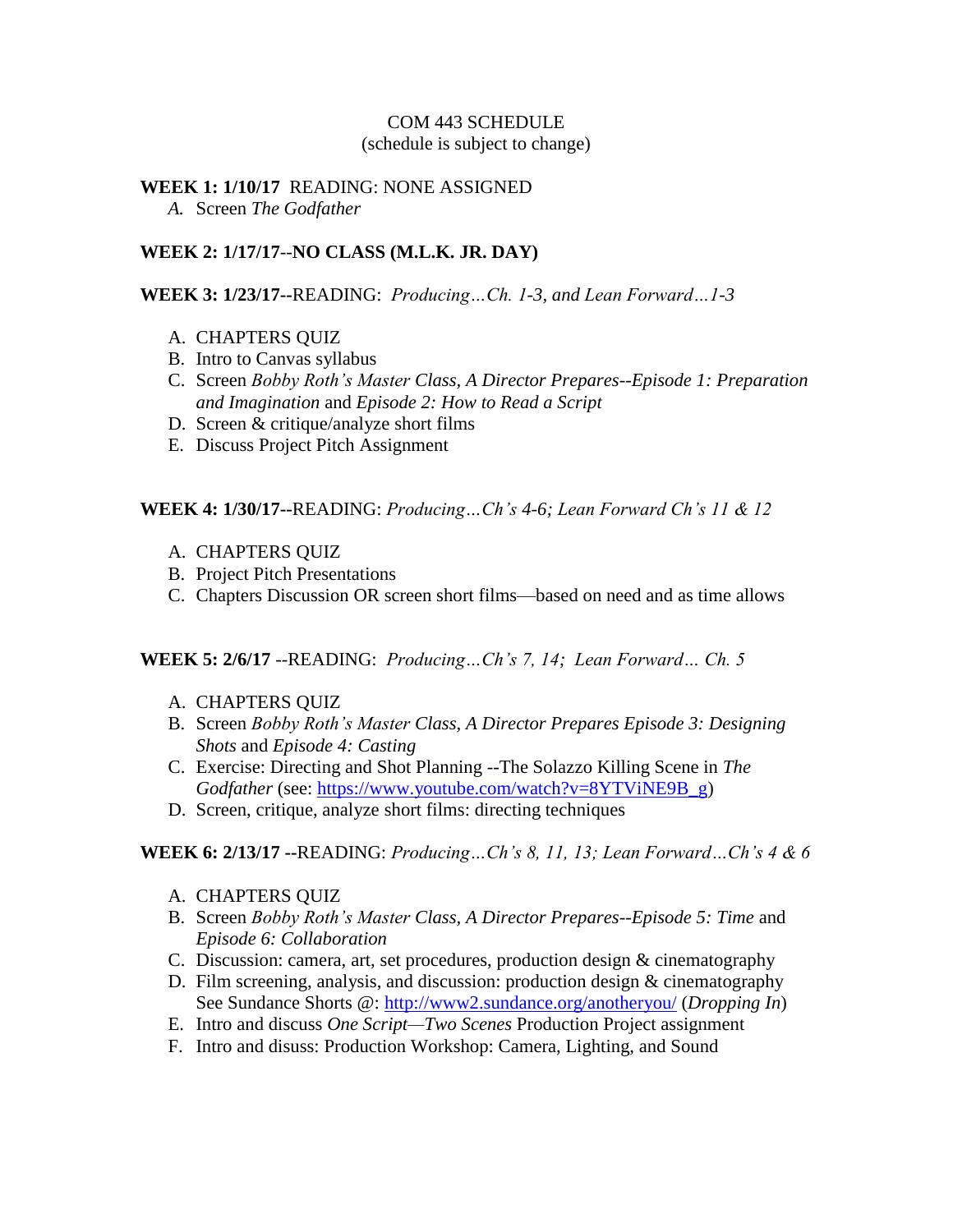# **WEEK 7: 2/20/17** --READING: *Producing…Ch's 10, 15; Lean Forward…. Ch. 10* **PRODUCTION WORKSHOP: CAMERA, LIGHTING, SOUND DAY**

- A. CHAPTERS QUIZ
- B. Screen *Bobby Roth's Master Class, A Director Prepares--Episode 7: Actors (Part 1)* and *Episode 8: Actors (Part 2)*
- C. Production Workshop: Camera, Lighting, and Sound

# **WEEK 8: 2/27/17 --**READING: *Producing…Ch's 16, 17; Lean Forward…Ch's 7, 8, 9* **PRODUCTION WORKSHOP: EDITING DAY**

- A. CHAPTERS QUIZ
- B. Screen *Bobby Roth's Master Class, A Director Prepares--Episode 9: Editing*
- C. Film screening, analysis, and discussion: editing, effects, music, and sound
- D. Production Workshop: Editing

### **WEEK 9: NO CLASSES (SPRING BREAK)**

**WEEK 10: 3/13/17** --READING: *Producing…Ch. 19*

- A. CHAPTERS QUIZ
- B. *Bobby Roth's Master Class, A Director Prepares--Episode 10: Career*
- C. Screen studio sit-coms
- D. Studio Project: *One Script-Two Scenes* Planning and Shooting a Multi-Camera Studio Scene – Demonstration: script read through, interpretation, and working with actors

**WEEK 11: 3/20/17** –READING REPORT: article on multi-camera directing (in place of chapters quiz) *ONE SCRIPT-TWO SCENES SCRIPT DUE* 

A. Studio Project: *One Script-Two Scenes* Project Planning and Shooting a Multi-Camera Studio Scene –actor read-throughs & explanation for how the meaning of the two scenes will be different

#### **WEEK 12: 3/27/17**

A. *One Script—Two Scenes* rehearsals (in RLC classrooms) w/camera and actor staging and rehearsal, floor-set plans, and lighting plans settled

#### **WEEK 13: 4/3/17** – MEET IN STUDIO

Two (2) *One Script—Two Scenes* Production Teams shoot their scenes (Teams TBA)